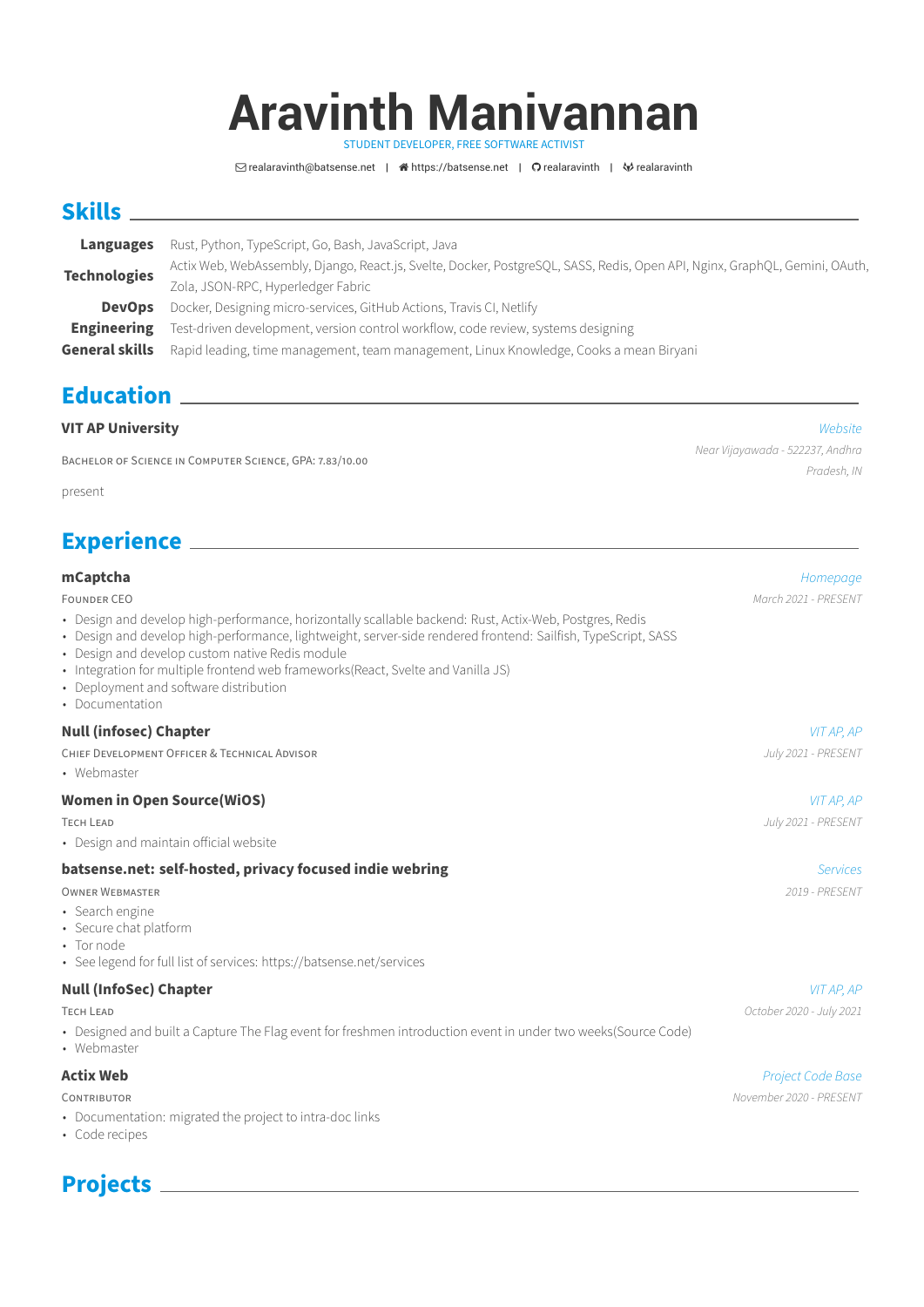| GitPad - Self-hosted Git-powered, pastebin service                                                                                                                                                 | <b>Website and Source Code</b> |
|----------------------------------------------------------------------------------------------------------------------------------------------------------------------------------------------------|--------------------------------|
| <b>DEVELOPER</b>                                                                                                                                                                                   | November 2021 - Present        |
| • Heavy SSR, No JavaScript web interface<br>• +90% code coverage<br>• Syntax highlighting<br>• PostgreSQL and SQLite support is implemented via sqlx                                               |                                |
| <b>ForgeFlux - API-space software forge federation</b>                                                                                                                                             | <b>Website and Source Code</b> |
| <b>DEVELOPER</b>                                                                                                                                                                                   | November 2021 - Present        |
| • Includes a Northstar- a DNS-like service for software forge federation<br>• +80% code coverage<br>• ActivityPub design<br>• OO Python design                                                     |                                |
| libadmin - Django Admin implementation in Rust                                                                                                                                                     | Source Code                    |
| <b>DEVELOPER</b>                                                                                                                                                                                   | October 2021                   |
| • Out of the box authentication<br>• Web framework agnostic<br>• Database agnostic<br>• Actix Web support is implemented<br>• PostgreSQL and SQLite support is implemented via sqlx                |                                |
| Pages - Static website deployment mangager                                                                                                                                                         | Source Code                    |
| <b>DEVELOPER</b>                                                                                                                                                                                   | November 2021                  |
| • Uses Git<br>• Can deploy builds directly from remote Git repositories<br>• Simple to deploy and use                                                                                              |                                |
| LibMedium - Privacy-respecting medium.com proxy                                                                                                                                                    | Source Code                    |
| <b>DEVELOPER</b>                                                                                                                                                                                   | November 2021                  |
| • Light-weight no JS implementation<br>• Proxies assets like images and GitHub gists<br>• Extensively caches data for fast load times<br>• Faster than medium.com                                  |                                |
| Kaizen - Privacy-respecting Anonymous Feedback Aggregator                                                                                                                                          | Source Code                    |
| <b>DEVELOPER</b>                                                                                                                                                                                   | October 2021                   |
| • Light-weight no JS implementation<br>• 90% test coverage                                                                                                                                         |                                |
| Athena                                                                                                                                                                                             | Source Code                    |
| <b>DEVELOPER</b>                                                                                                                                                                                   | August, 2021 - present         |
| • HTTP command and control framework<br>• JavaScript based cross-platform payload<br>• weaponized version of VS Code as proof-of-concept RAT                                                       |                                |
| <b>Actix Web Ecosystem libraries</b>                                                                                                                                                               | Collection                     |
| <b>DEVELOPER</b>                                                                                                                                                                                   | 2021                           |
| • Cache Buster: caching library written in rust<br>• Actix Stateful Sessions: Redis based opaque session implementation<br>• Actix Auth Middleware: Backend agnostic session management middleware |                                |

• [Actix Optional Middleware:](https://github.com/realaravinth/actix-optional-middleware) Supports conditional loading of middleware

## **Redis Leaky Bucket native module [Source Code](https://github.com/realaravinth/redis-leaky-bucket)**

- **DEVELOPER** June 2021
- active leak
- supports cluster mode
- supports persistence through RDB
- High performance(see project's README)
- all subroutines are tested